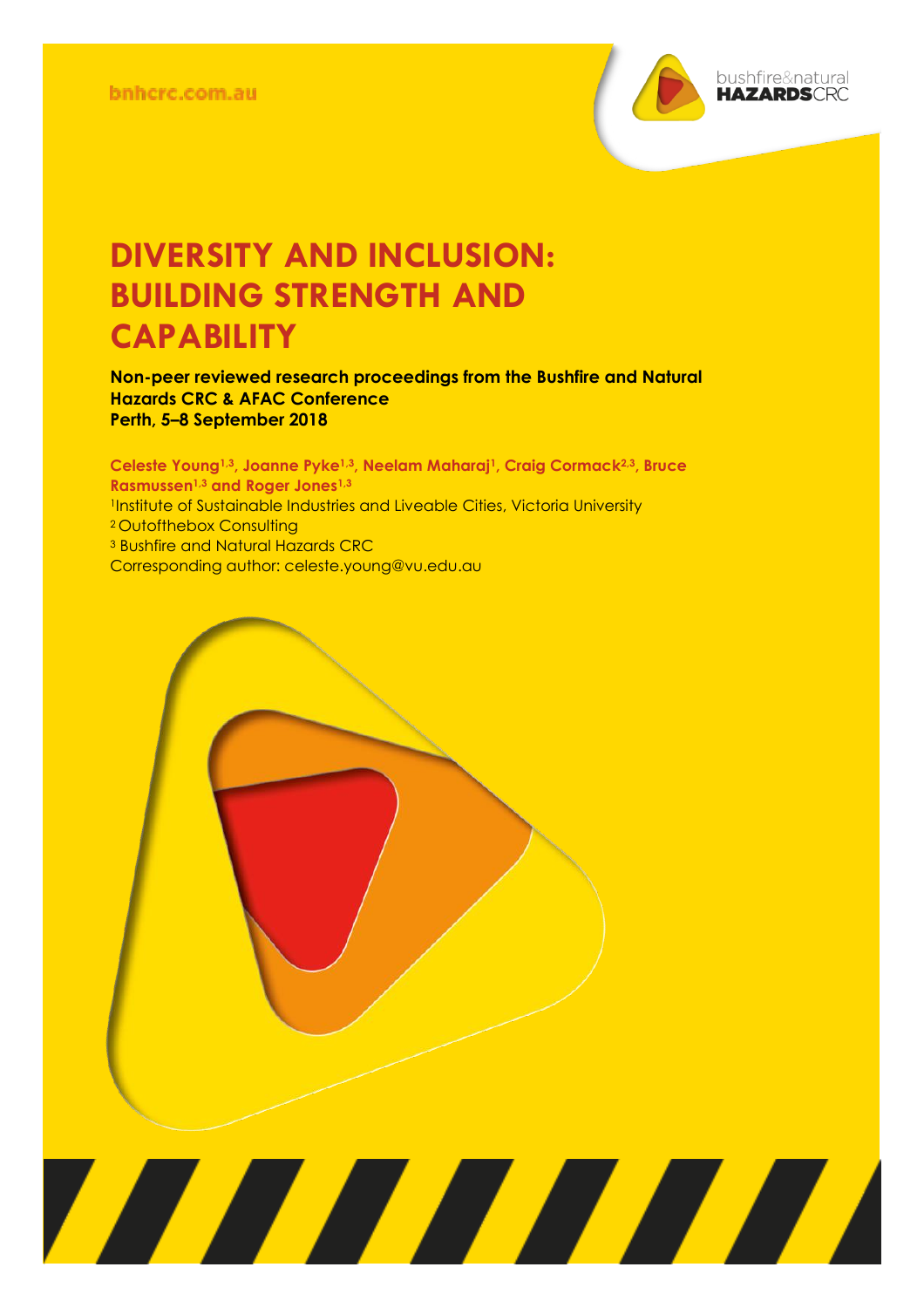# ,,,,,,,,,,,,,,,,,,,,,,,,,

| Version | <b>Release history</b>      | Date       |
|---------|-----------------------------|------------|
| 10      | Initial release of document | 05/09/2018 |



All material in this document, except as identified below, is licensed under the Creative Commons Attribution-Non-Commercial 4.0 International Licence.

Material not licensed under the Creative Commons licence:

- Department of Industry, Innovation and Science logo • Cooperative Research Centres Programme logo
- Bushfire and Natural Hazards CRC logo
- 
- All photographs and graphics

All content not licenced under the Creative Commons licence is all rights reserved. Permission must be sought from the copyright owner to use this material.



#### **Disclaimer:**

Victoria University, Outofthebox Consulting and the Bushfire and Natural Hazards CRC advise that the information contained in this publication comprises general statements based on scientific research. The reader is advised and needs to be aware that such information may be incomplete or unable to be used in any specific situation. No reliance or actions must therefore be made on that information without seeking prior expert professional, scientific and technical advice. To the extent permitted by law, Victoria University, Outofthebox Consulting and the Bushfire and Natural Hazards CRC (including its employees and consultants) exclude all liability to any person for any consequences, including but not limited to all losses, damages, costs, expenses and any other compensation, arising directly or indirectly from using this publication (in part or in whole) and any information or material contained in it.

**Citation:** Young, C., Pyke, J., Maharaj, N., Cormack, C., Rasmussen, B., and Jones, R. (2018). Diversity and inclusion: building strength and capability literature review. Bushfire and Natural Hazards CRC

#### **Publisher:**

Bushfire and Natural Hazards CRC

September 2018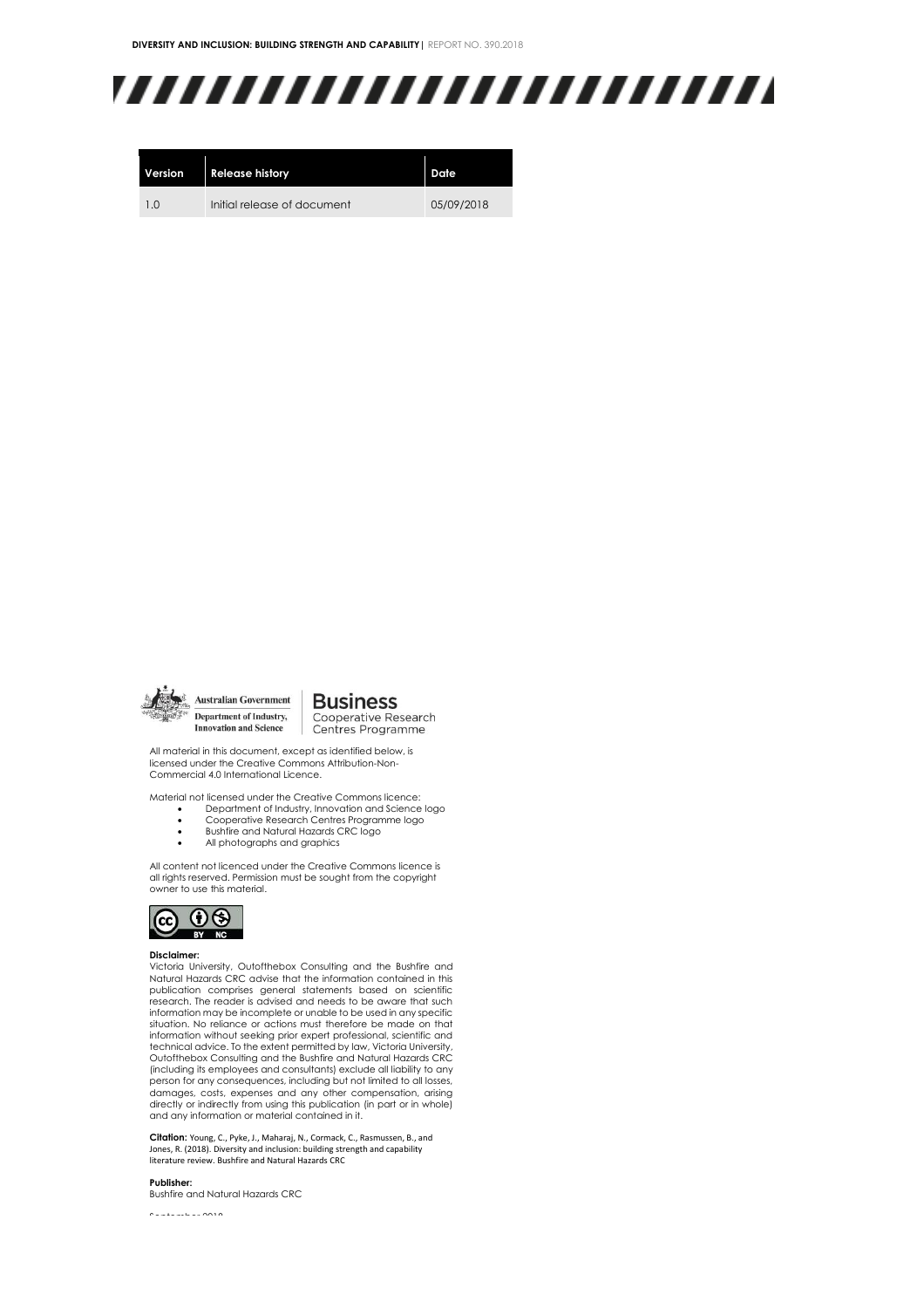# 

## **TABLE OF CONTENTS**

| <b>ABSTRACT</b>                                            |    |
|------------------------------------------------------------|----|
| Diversity and inclusion: building strength and capability  |    |
| <b>INTRODUCTION</b>                                        | 2  |
| <b>BACKGROUND</b>                                          | 3  |
| SUMMARY OF COMMUNITY, ECONOMIC AND ORGANISATIONAL CONTEXTS | 4  |
| Organisational case studies                                | 4  |
| Economic case study: changing capabilities                 | 5  |
| Community Values and attitude survey                       | 6  |
| Community case studies                                     | 7  |
| <b>CONCLUSION</b>                                          | 9  |
| <b>REFERENCES</b>                                          | 10 |
|                                                            |    |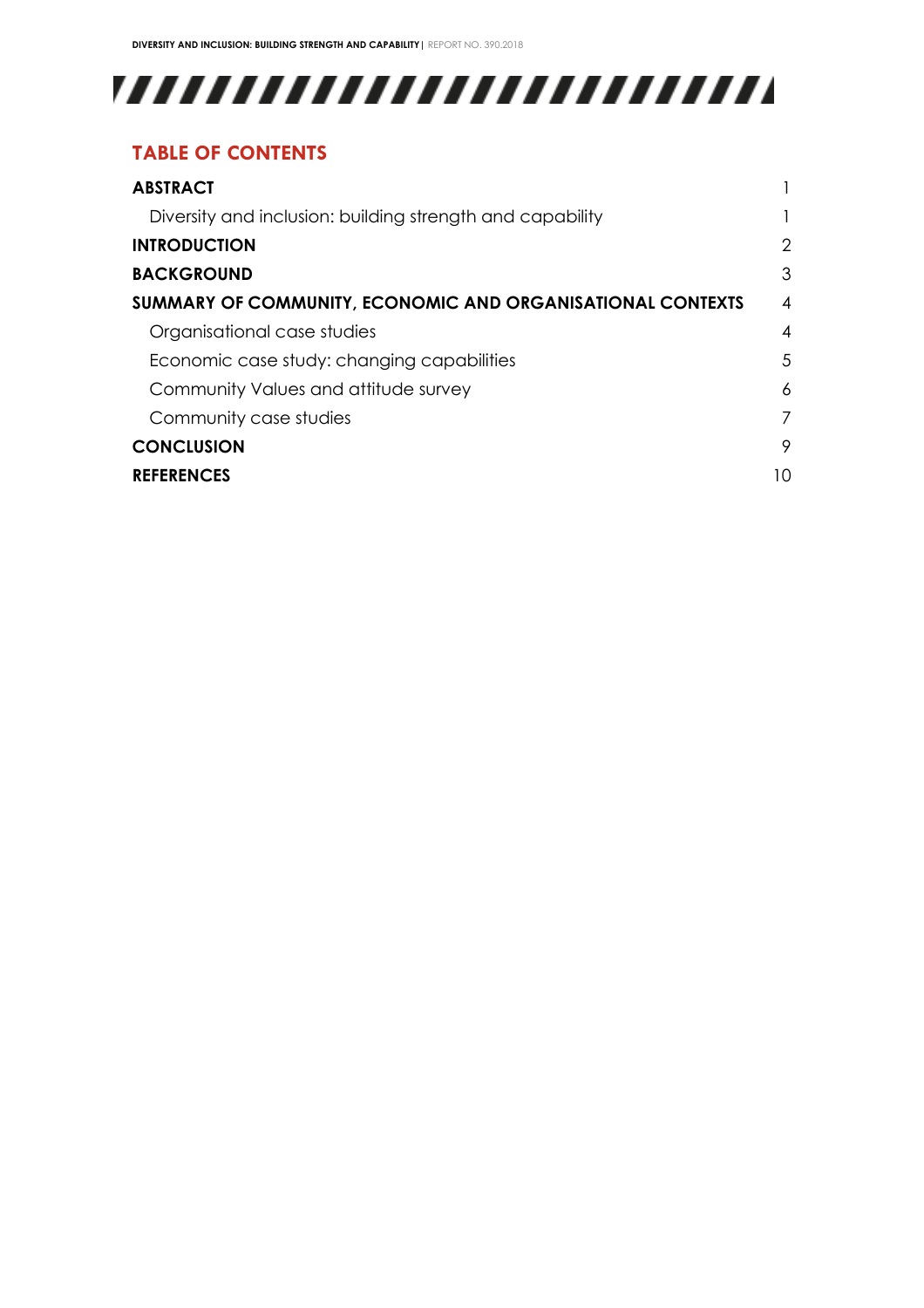

## <span id="page-3-0"></span>**ABSTRACT**

### <span id="page-3-1"></span>**DIVERSITY AND INCLUSION: BUILDING STRENGTH AND CAPABILITY**

Author Name, Celeste Young, Joanne Pyke, Craig Cormack, Neelam Maharaj, Bruce Rasmussen, Roger Jones

*Institute of Sustainable Industries and Liveable Cities, Victoria University, VIC*

#### **Diversity and inclusion: Building strength and capability**

Although diversity and inclusion (D&I) is not a new concept or area of practice, for the Emergency Management sector there has been little clarity of what effective D&I looks like for the sector. This includes how it is implemented within the emergency management (EM) context, how that context itself is changing due to increasingly dynamic social, environmental and economic drivers and how D&I is best measured and implemented. In its first year, the project Diversity and inclusion: Building strength and capability, has undertaken a number of activities with end users, involving developing a detailed project plan, undertaking a literature review, and conducting three case studies and a community survey. The case studies involved desktop studies of organisational capabilities and histories, and interviewing people within each organisation and in three different communities. This presentation covers the case studies, community interviews and community survey.

Using a systemic analysis that focuses on decision making, it examines the key synergies and differences found in each organisation in relation to past and present practice. Barriers, needs, opportunities and benefits for D&I in each organisation as seen by their employees have been collated. It also examines how each organisation has evolved. Their capacity to serve the changing agenda that D&I needs to operate within, and how D&I can help develop that capacity is also examined. Views from the community of the EM sector are also canvassed. These findings have been used to develop a draft diversity and inclusion framework to guide the next stage of this research.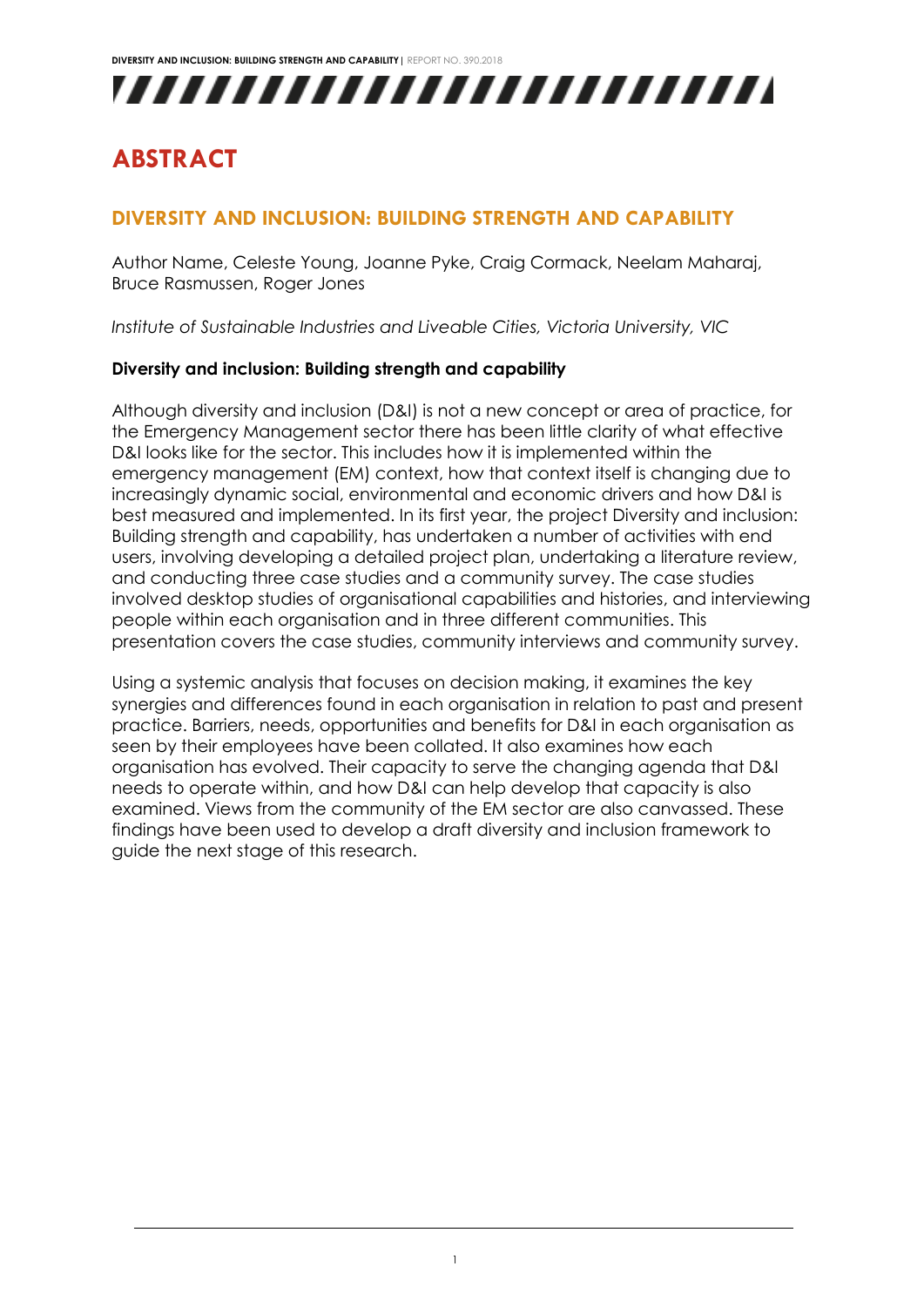

## <span id="page-4-0"></span>**INTRODUCTION**

EMOs are diverse and complex. Their scope of activity spans the prevention, preparedness, response and recovery (PPRR) spectrum, and requires a range of activities that contribute to the wellbeing of communities. "Unacceptably low levels of diversity" in emergency services and a recognition that emergency services need to better reflect the communities they work to serve (National Strategy for Disaster Resilience 2011), is driving the need for EMOs to diversify both their skills, workforce and services to meet the changing needs of their communities.

The context in which many of these organisations operate is changing due to:

- The increasing intensity and frequency of events due to climate change, and the increasing costs associated with these events.
- Changing demographics.
- New technologies, particularly digital.
- Resource constraints and decreasing volunteer numbers.
- The need to build resilience within organisations and their communities, to reduce future costs and impacts of future events.

These dynamic and systemic drivers are changing the focus of EMOs activities from shorter-term tactical approaches across the PPRR spectrum, to long-term strategic approaches that focus on future outcomes. These drivers are also facilitating the need for innovation across the Emergency Management Sector, and the development of new services that aim to increase resilience of the organisations and their communities. It is also fundamentally changing the nature of the relationship EMOs have with their communities, from delivering a service **to** them to working **with** them. Effective implementation of diversity requires inclusion which is a relatively new area of practice and knowledge (Young et al., 2018).

Due to specific changing nature of EMOs service and policy requirements, it is important to assess the system that this encompasses.

This paper presents a summary of key findings from four different areas of work undertaken in the first year of the project to understand the organisational, economic and community context in relation to diversity and inclusion which has provided the basis for the development of a draft framework for diversity and inclusion.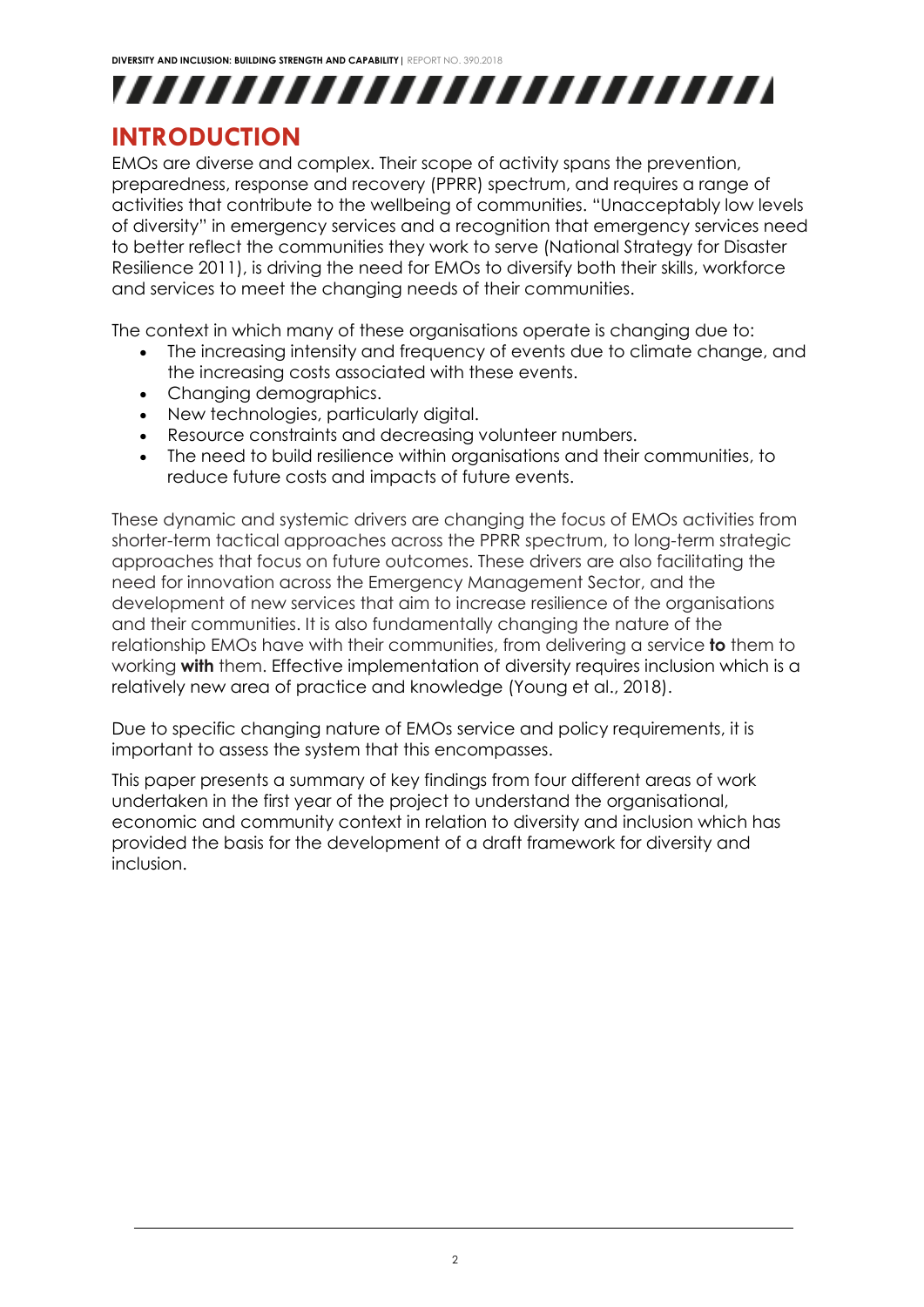

## <span id="page-5-0"></span>**BACKGROUND**

The project *Diversity and inclusion: Building strength and capability*, aims to assist understanding and practice of diversity and inclusion (D&I) in the EMOs through the identification of current measurement, strengths, barriers, needs and opportunities in EMOs and the community.

The key need identified in the scoping phase of this project was to understand what effective D&I is, and what this means for EMOs in terms of practice and measurement. As a primary focus to guide the project, we have developed the following definition of effective diversity:

"The result of interactions between organisations and individuals that leverage, value and build upon characteristics and attributes within and beyond their organisations to increase diversity and inclusion, resulting in benefits that support joint personal and organisational objectives and goals, over a sustained period of time." (Young et al. 2018, p19.)

Using case studies, the project examines D&I systemically through a values, narratives and decision-making context across organisational, community and economic themes. Aspects of diversity being examined are: culture and ethnicity, gender, demographic status (age and education), and disability (physical).

The participating organisations are Queensland Fire and Rescue (QFES), Fire and Rescue New South Wales (FRNSW), and South Australian State Emergency Services (SASES). The community case studies selected are Bordertown in South Australia, Bendigo in Victoria and South-western Sydney in New South Wales, representing rural, regional and urban communities.

The project has three stages:

- Understanding the context in which D&I exists in EMOs and the community.
- Development of a D&I framework suitable for the EMOs.
- Testing and utilisation of the framework.

The aim of this research is to develop a practical framework tailored to the EMOs context that builds upon and leverages current strengths and expertise within the EMOs. This will be developed collaboratively with our end-user group as part of our research process. Its purpose is to support better management and measurement of D&I by providing a basis for more effective evidence-based decision making and provide a foundation that can be built upon by EMOs as practice progresses.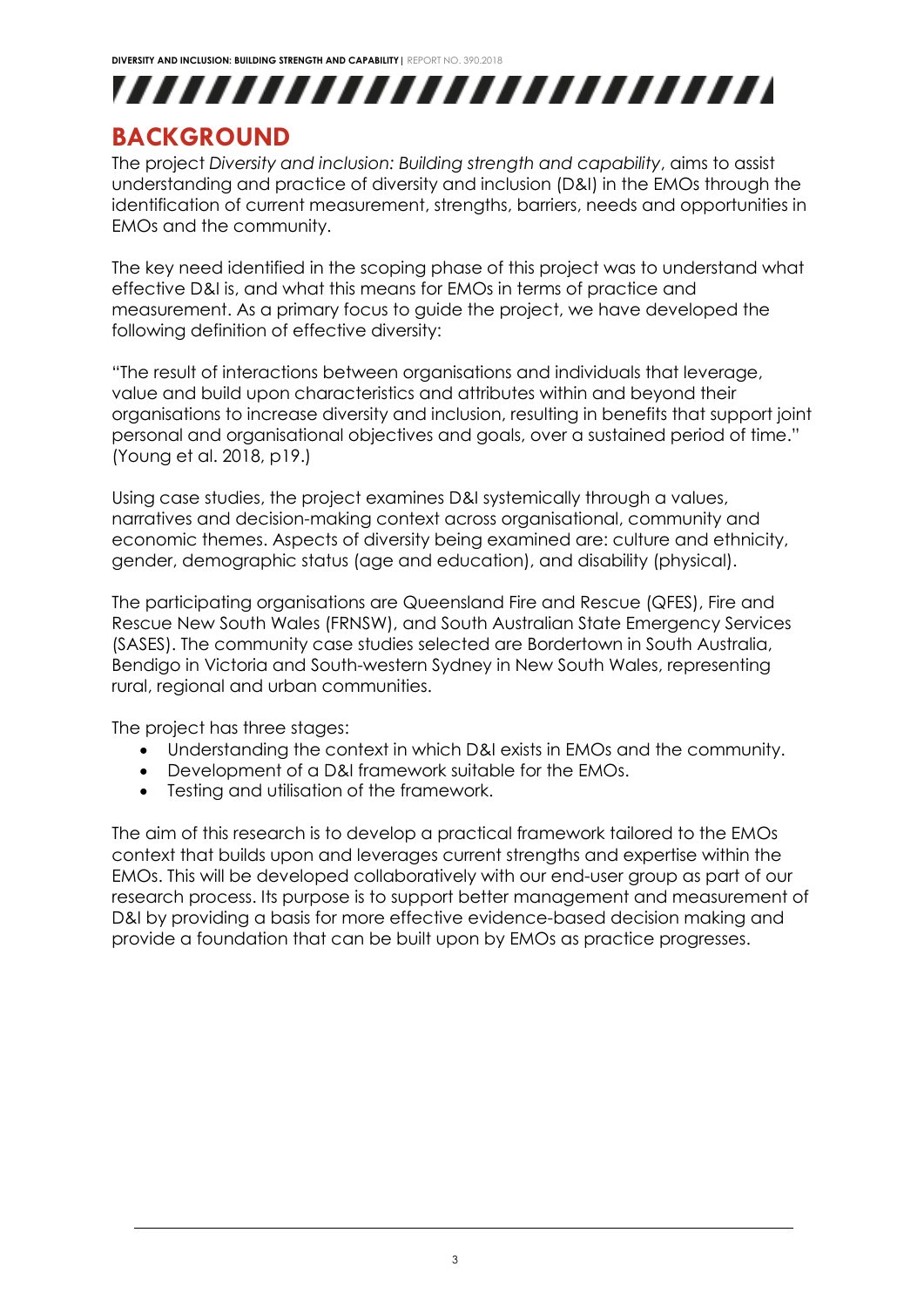# ,,,,,,,,,,,,,,,,,,,,,,,,,

## <span id="page-6-0"></span>**SUMMARY OF COMMUNITY, ECONOMIC AND ORGANISATIONAL CONTEXTS**

## <span id="page-6-1"></span>**ORGANISATIONAL CASE STUDIES**

Thirty-three semi structured interviews and a desk top review of publicly available materials were undertaken across three EMOs; Queensland Fire and Emergency Services, Fire and Rescue New South Wales and South Australian State Emergency Services. These were examined to ascertain the key synergies and also the different nuances found in each organisation in relation to practice in this area using a systemic analysis of their organisations focused on decision making.

Key findings from this study were:

- Diversity and inclusion (D&I) was present in all organisations, but it was not currently well integrated into organisational systems and processes or connected to day-to-day decision making.
- The largest barrier for D&I was culture and the largest need was in the area of management.
- EMOs lack an overarching framework or process to work within, which has resulted in shorter term, reactive approaches to implementation in many areas.
- Response-based and hierarchical cultures and tactical decision making are predominant in all organisations, and are often at odds with the more strategic-based softer skills required for D&I. There is a need to identify, build, value and reward specific D&I capability, skills and attributes.
- Many activities to date have not been well socialized or communicated and this has resulted in confusion, fear, resistance and difficult behaviours. There is also a lack of awareness of appropriate language use and behaviours in relation to diverse communities and individuals.
- Much implementation to date was felt to have polarized the issues between men and women across EMOs and resulted in a focus on "obtaining diversity quotas" rather than creating an inclusive culture.
- Effective inclusion requires the creation of an environment which is safe for diverse individuals to be their "authentic selves".
- There was a diversity of organisational cultures present in each organisation and cultural gaps between these, particularly between upper management and brigades and units which were seen to create an "us and them" attitude.
- D&I needs to be understood and framed as a business imperative that enhances organisational performance as well as a moral imperative.
- There are deeply entrenched organisational and personal identities that are often linked to heroism and response. These can be both positive and negative and need to be proactively managed during the transformation process.

Strong organisational and individual identities and the changing nature of EMOs presented a particular challenge in this area. The lack of current visions and narratives of future diverse organisations and the predominant visual narrative of response-based men of men of Anglo Saxon appearance were also found to have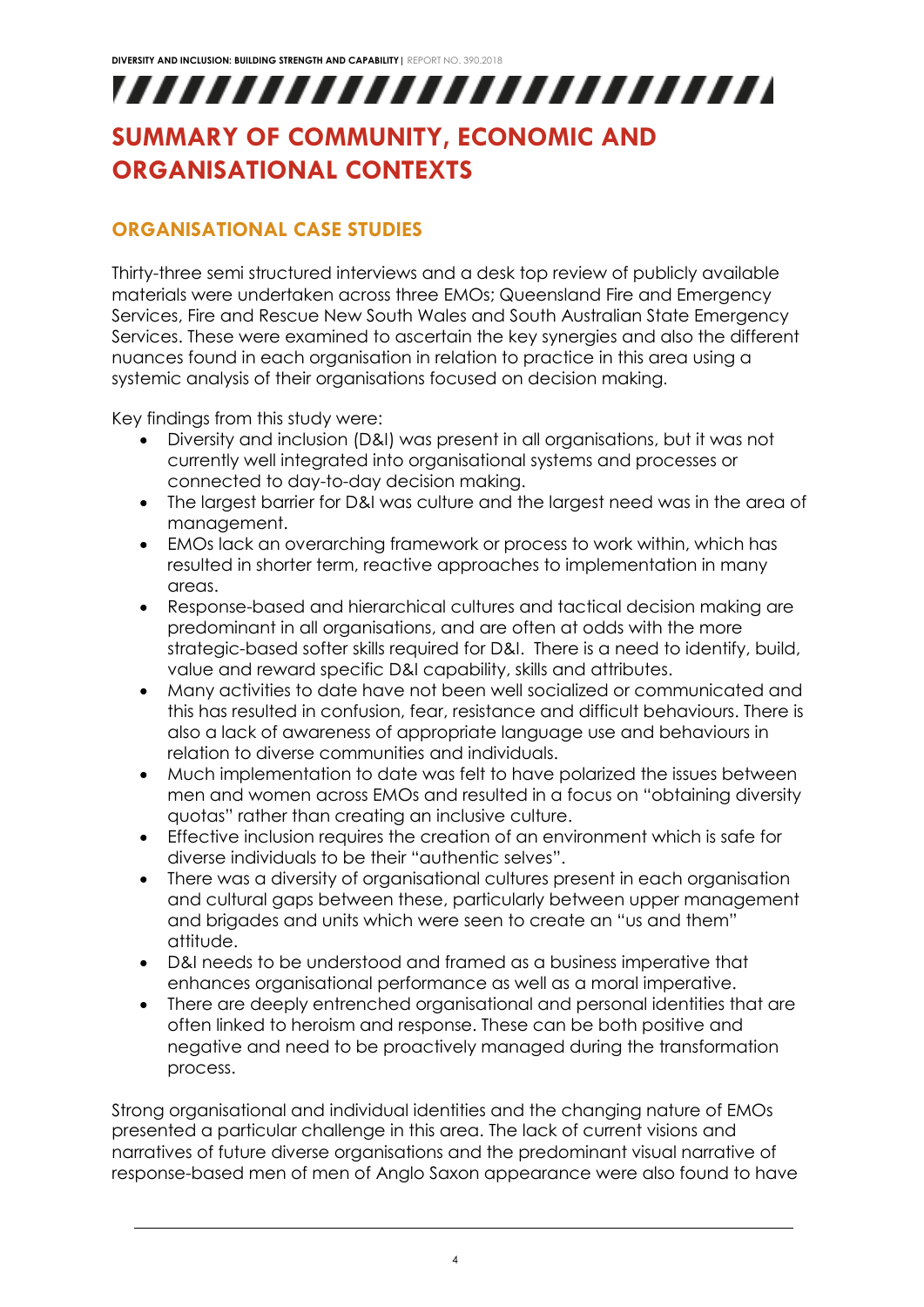# ,,,,,,,,,,,,,,,,,,,,,,,,,

compounded this. There was limited understanding of the benefits and opportunities that D&I have to offer and the specific skills, attributes and knowledge of diverse communities have and how these can enhance EMOs activities.

There were indications that D&I attributes and skills are already present in areas of organisations and also that some agencies contain a higher level of these skills and attributes. Measurement in this area is still developing but there was a lack of consistent D&I data, measurement and analysis. There is a need to build specific measurement models that are tailored to EMOs context.

Examples of effective practice were found in all case study organisations but it was also widely acknowledged that there was still considerable work to be done in this area to achieve effective practice across organisations.

## <span id="page-7-0"></span>**ECONOMIC CASE STUDY: CHANGING CAPABILITIES**

The economic case study focused on changing capabilities and tasks. It also identified the following from annual reports and strategy documents:

- Intended changes in capabilities which respond to the changing context in which EMOs operate.
- Actual changes which have been described in annual reports.
- Changes in tasks and the way in which these are a response to the changing context.

This was undertaken through a review of strategy documents and annual reports of the EMOs to track their changing capabilities over the last decade.

In 2004-05, QFES strategic challenge was primarily enhancing its rural/remote and indigenous capacity. By 2016-17, QFES became increasingly focused on its diverse customer base. Key drivers for this were:

- an increase in the severity and frequency of natural disasters;
- changing community expectations;
- changes in the volunteer landscape; and
- an increase in crime and safety threats due to technological advancements, globalisation and violent extremism (QFES, 2017c, p10).

QFES worked to address these challenges through training, recruitment of a more diverse and capable workforce, and technological advancements.

To support its diverse workforce, QFES developed strategies to improve its workplace culture. It also instigated a new human resources management system (NEXUS) to recruitment and retention of a diverse workforce and more flexible work arrangements.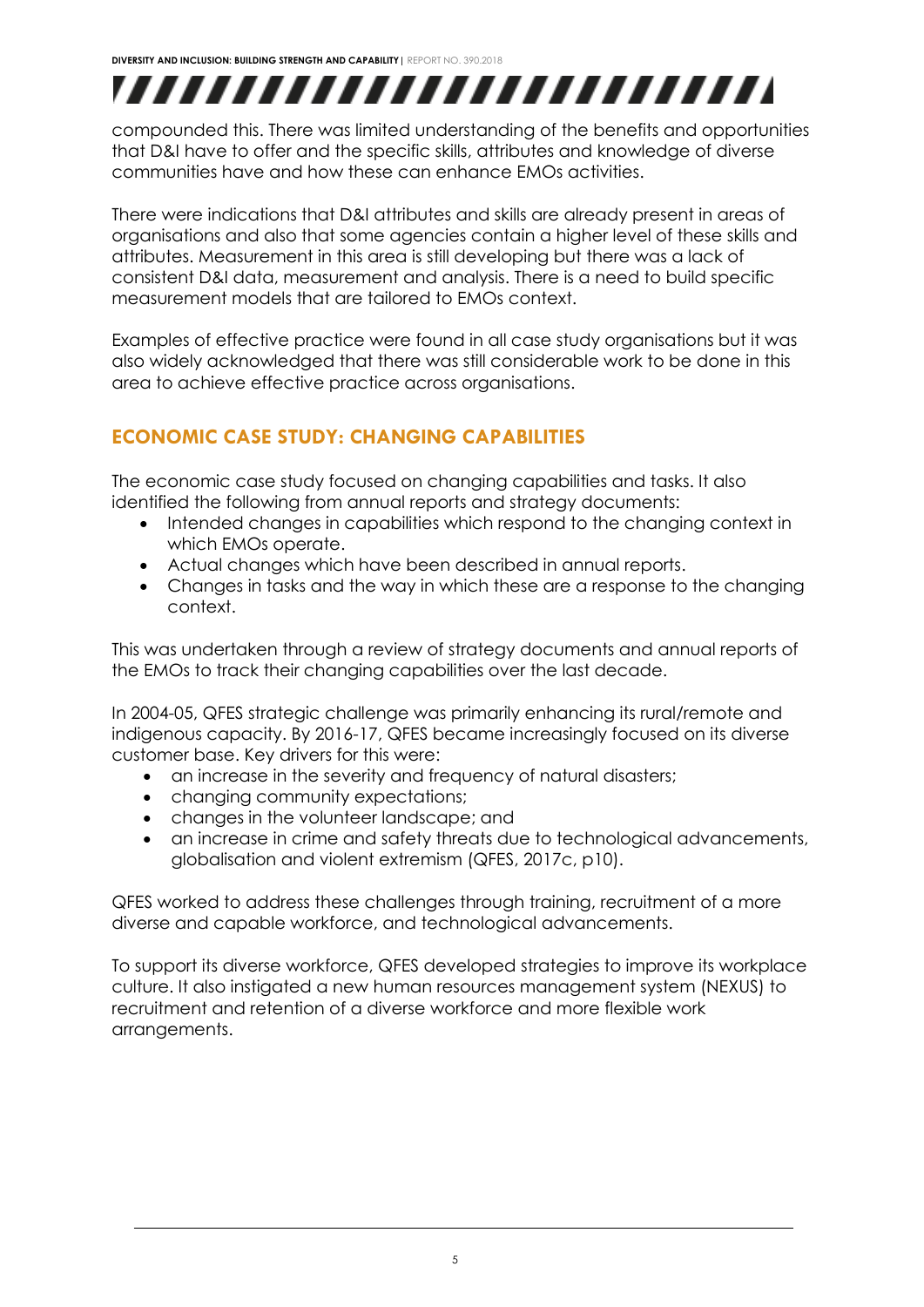

Key challenges for FRNSW 2004–05 were;

- drought
- terrorism
- global warming
- aging population
- natural disasters.

By 2011–12, FRNSW identified particular areas of activities to address these challenges, such as strengthening community resilience. Specific areas of consideration were the impacts and increasing costs service delivery and the need for more environmentally sustainable fighting methods.

It also extended its community focus beyond an ageing population to include:

- the increased risk of social dislocation among the increasing proportions of single person households
- demographic changes due to increased migration
- increases in coastal communities; and
- decline in rural communities.

Advances in technology, the high costs of such technology and the need for upskilling the workforce were also specified.

By 2016–17, the FRNSW tightened it focus on its communities and its workplace culture following investigations into its operations by KPMG and ICAC. Key steps to improve this were; retraining its existing workforce and recruiting staff from diverse backgrounds. In particular it has:

- Developed programs and specifically targeted recruitment from Aboriginal and Torres Strait Islander communities, women.
- Developed closer ties with CALD communities.
- Improved its response capability through new technologies.
- Diversified services to include assistance to the Ambulance Service at medical emergencies.
- Improved the capability of its workforce through targeted training.

The SASES has experienced difficulties in relation to its volunteer training and retention. It undertook a review of its staffing arrangements in 2011–12 and developed a new workforce plan in 2012–13. Since then it has a significant workforce mapping project. Its Strategic Directions 2017–2020 report mentions the need to promote diversity and inclusion in its workforce, and also the need to develop and implement a flexible volunteering model, volunteer retention strategies and improving skills to manage volunteers.

### <span id="page-8-0"></span>**COMMUNITY VALUES AND ATTITUDE SURVEY**

Values are the basis of decision-making and are the beliefs that determine what is most important and what motivates action (Schwartz, 2016, p4).

Understanding differing and similar values is increasingly being used by organisations as a way to understand gaps between their organization, clients and communities they serve. For emergency management services to better represent the diversity of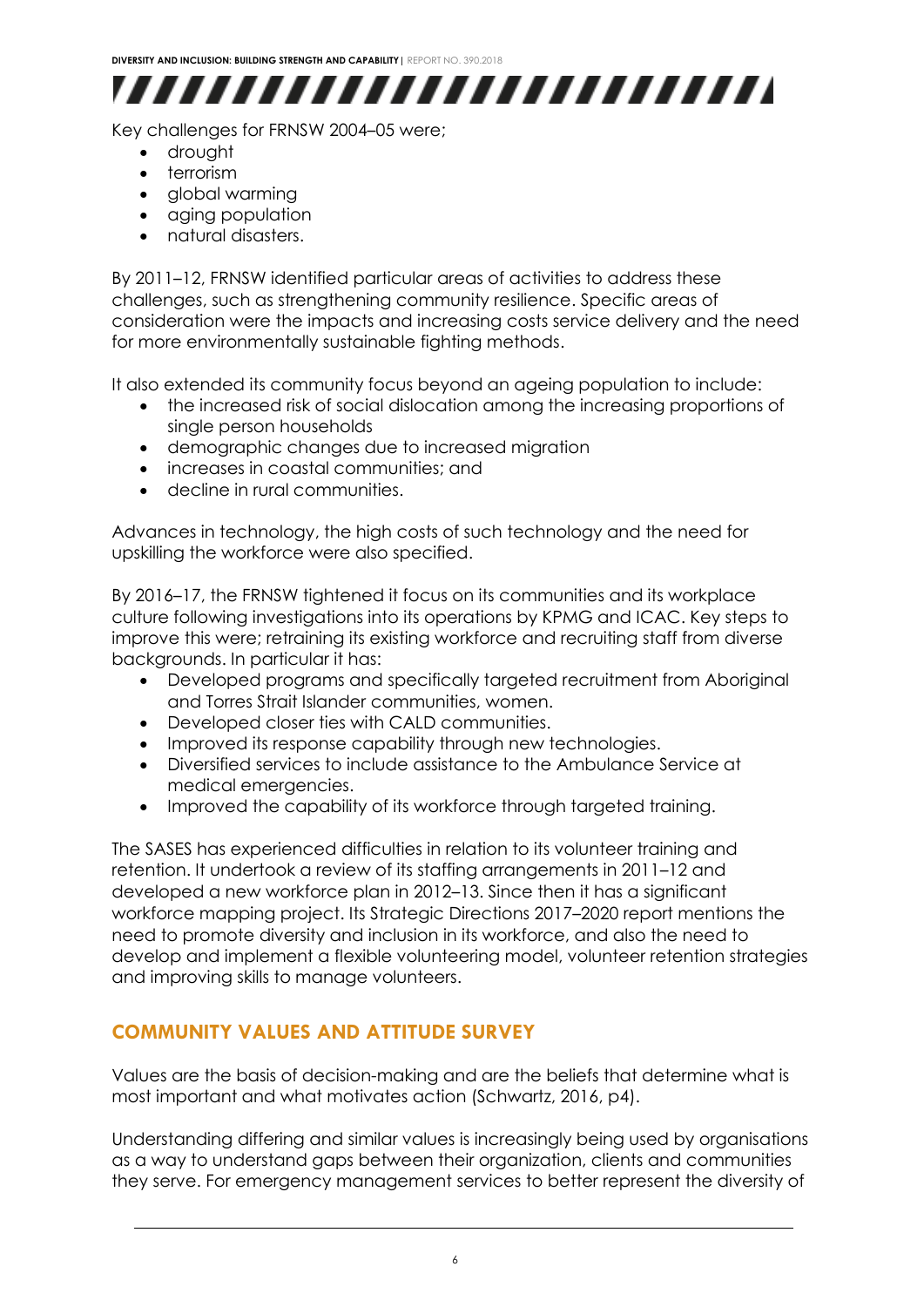# ,,,,,,,,,,,,,,,,,,,,,,,,,

the communities they work, they need to not just understand the demographics of those communities, but also the values across their communities, particularly in relation to diversity.

This study undertook a community survey across 539 community members to ascertain values and attitudes in relation to the EMOs. The survey used Schwartz's measurement of values which comprises of ten different values, based around four key areas: openness to change, self-transcendence, conservation and selfenhancement, as a basis. Questions from the Schwartz values study were amalgamated with the World Values Survey to develop the survey. The demographic varied across age, gender and cultural spectrums.

Key findings were:

- 25% of survey respondents in this study spoke a language other than English at home. Twenty-seven different languages were cited as being used, with the most common being Chinese, Hindi and Italian.
- While women-only answers to some gender-based questions elicited significant differences to the general community, there were indications that there may be some strongly-ingrained gender stereotypes that exist amongst both men and women, that may need further research.
- Findings from younger people did not reveal vast differences between general community values across the study, indicating that studying the nuances in responses will be important, and relying on stereotypes of 'Millennials' may be very misleading.
- How the community viewed emergency services workers, and their expectations of skills needed at different times relating to an emergency, was of significant interest.

The data from this survey provided a baseline for the diversity of community values that exist which can be potentially be compared to the values of EMOs and their staff. This has potential to help discern where there may be significant differences of both diversity and also values between EMOs and the community.

## <span id="page-9-0"></span>**COMMUNITY CASE STUDIES**

Three case studies were undertaken to explore diversity and inclusion in communities. The locations included Bordertown (SA), Bendigo (Vic.) and the City of Parramatta (NSW). Objectives included to: understand the changing nature of diversity and inclusion in communities; identify community perceptions of EMOs; identify barriers and opportunities for community inclusion in EMOs; and, provide examples of how diverse communities relate to EMOs. The case studies were informed by secondary data and in-depth interviews with informed community stakeholders.

Each of the case study areas are being shaped in the larger context of economic transformation, changing settlement patterns and increasing population size, diversity and mobility. Social inequality was widening and systemic disadvantage faced by specific groups within communities was entrenched.

Community perceptions of EMOs were diverse and ranged from them being seen as respected to being "taken for granted" by many parts of the community. Others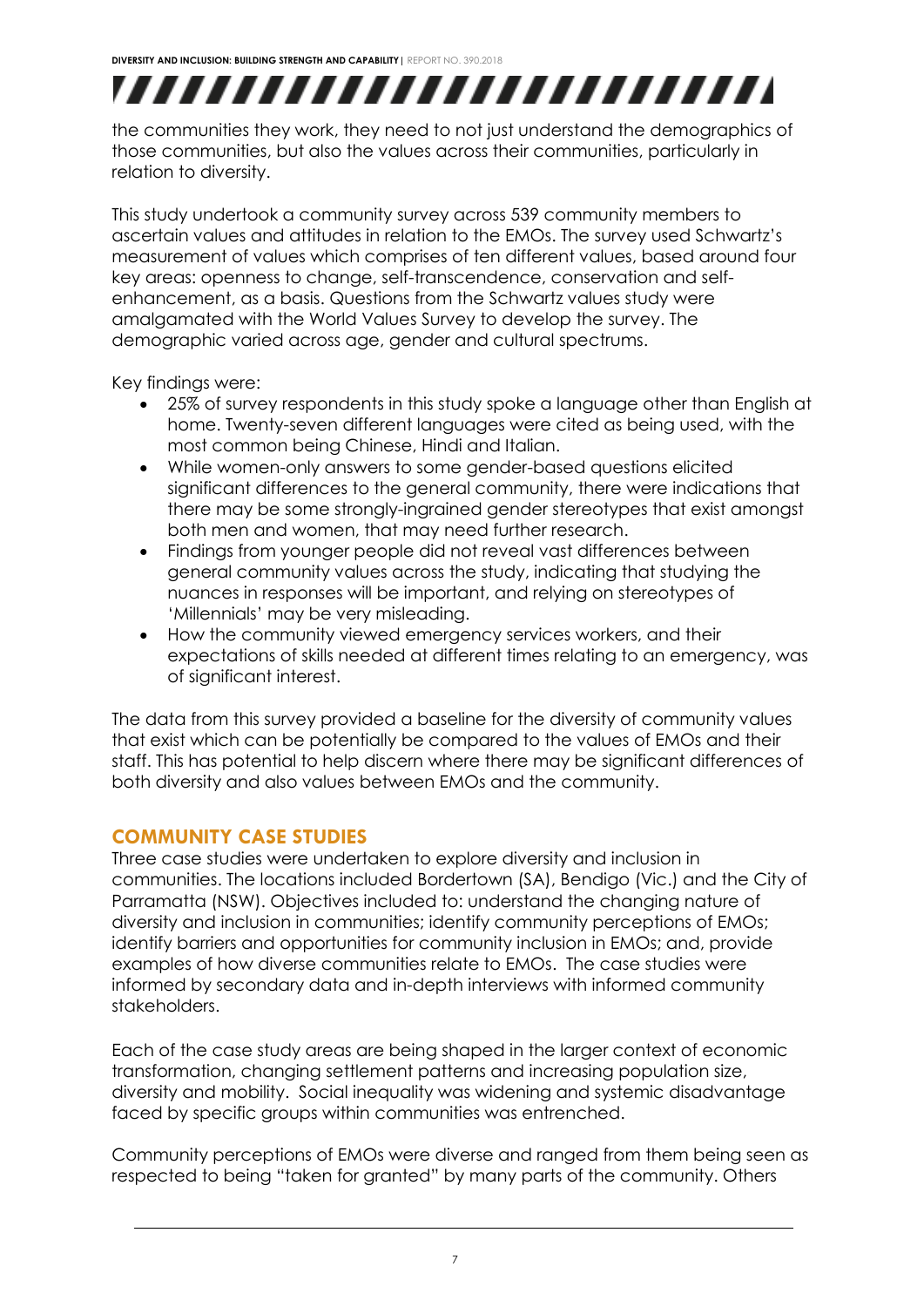# ,,,,,,,,,,,,,,,,,,,,,,,,,

were either unaware, disconnected from, or fearful of EMOs. Some newly arrived communities believed their cultures and languages were not recognised. People with disabilities believed that there are few opportunities for participation. There was a wide perception EMOs are a "closed shop" with few opportunities for engagement.

The image of EMOs held by many interviewees was one that was male, heroic and predominantly "white" which was alienating for many women and those from culturally diverse backgrounds. A lack of understanding of cultural diversity also created a disconnection and limited modes of communication preventing the building of community relationships. The increasing mobility of the population was also a barrier with place-based services not keeping apace of their changing community demographics. Declining resources for community agencies was also an issue.

Despite barriers, there are many examples of EMOs and community engagement particularly in relation to community education. For example, EMOs are actively involved in settlement services for newly arrived communities and the joint production of community resources and engage in community liaison programs. Strategies that were based on long-term relationship building, mutual understanding, respect and collaboration, were regarded as most sustainable and productive.

These initiatives can be built upon and there is a need to address gaps such as.

- Visible representation of women and men from diverse backgrounds to provide aspirational role models for young people.
- The expansion of the modes of communications to diverse communities to more clearly articulate and encourage the possibilities for engagement with community members.
- To identify and understand new communities such as temporary migrants and new refugee communities more broadly.
- The need for closer understanding of, and connections between, EMOs and community sectors.

Overall, communities welcomed EMOs engagement to improve safety and participation of community members with their agencies. Many interviewees raised that there was a key opportunity to improve the effectiveness of EMOs activities through harnessing the skills and knowledge that diverse communities possess.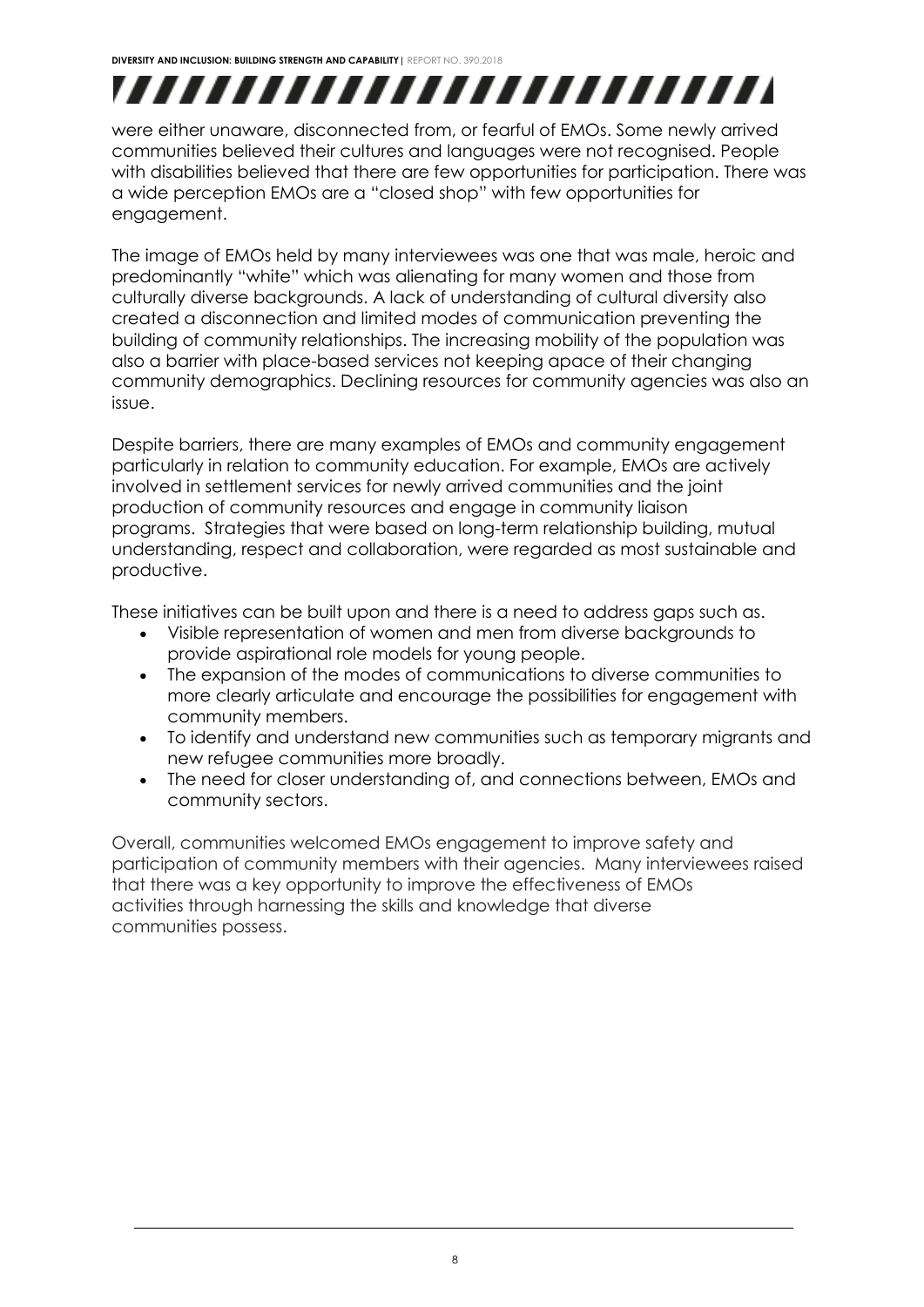

## <span id="page-11-0"></span>**CONCLUSION**

"change is coming we need to be ready for it"

Although D&I is not new to EMOs, effective implementation in this area has often remained elusive. It is clear from the research undertaken that the context in both the organisations and communities is highly dynamic, complex, fragmented and disconnected. The synergies of themes that have arisen across these areas of work highlight the need for organisations to work more systemically, inclusively and strategically in this area. It also highlights the opportunities in this area, particularly in relation to identification and leveraging of community skills and knowledge to enhance services and increase community resilience.

Effective D&I requires persistence, long-term commitment and planning and allocation of resource. It also requires a systemic approach to implementation that reaches beyond the organisations and includes their communities and external stakeholders.

Innovation and change are key aspects of D&I, so it is an uncomfortable and difficult process where not everything will work. Ongoing learning and adjustment are critical to the process. Currently there is a need for EMOs to stop and reflect on where their organisations are now and where they wish to be in the future. This way they can plan more effectively plan their transition towards the diverse organisations they wish to become.

How opportunities are capitalized on and whether they are realised will be very dependent upon how well organisations connect and leverage the skills, knowledge and attributes both within their organisations and their diverse communities. Also, how well they persist down the difficult and challenging road towards inclusion.

Reports pertaining to this research can found at: <https://www.bnhcrc.com.au/research/hazard-resilience/3392>